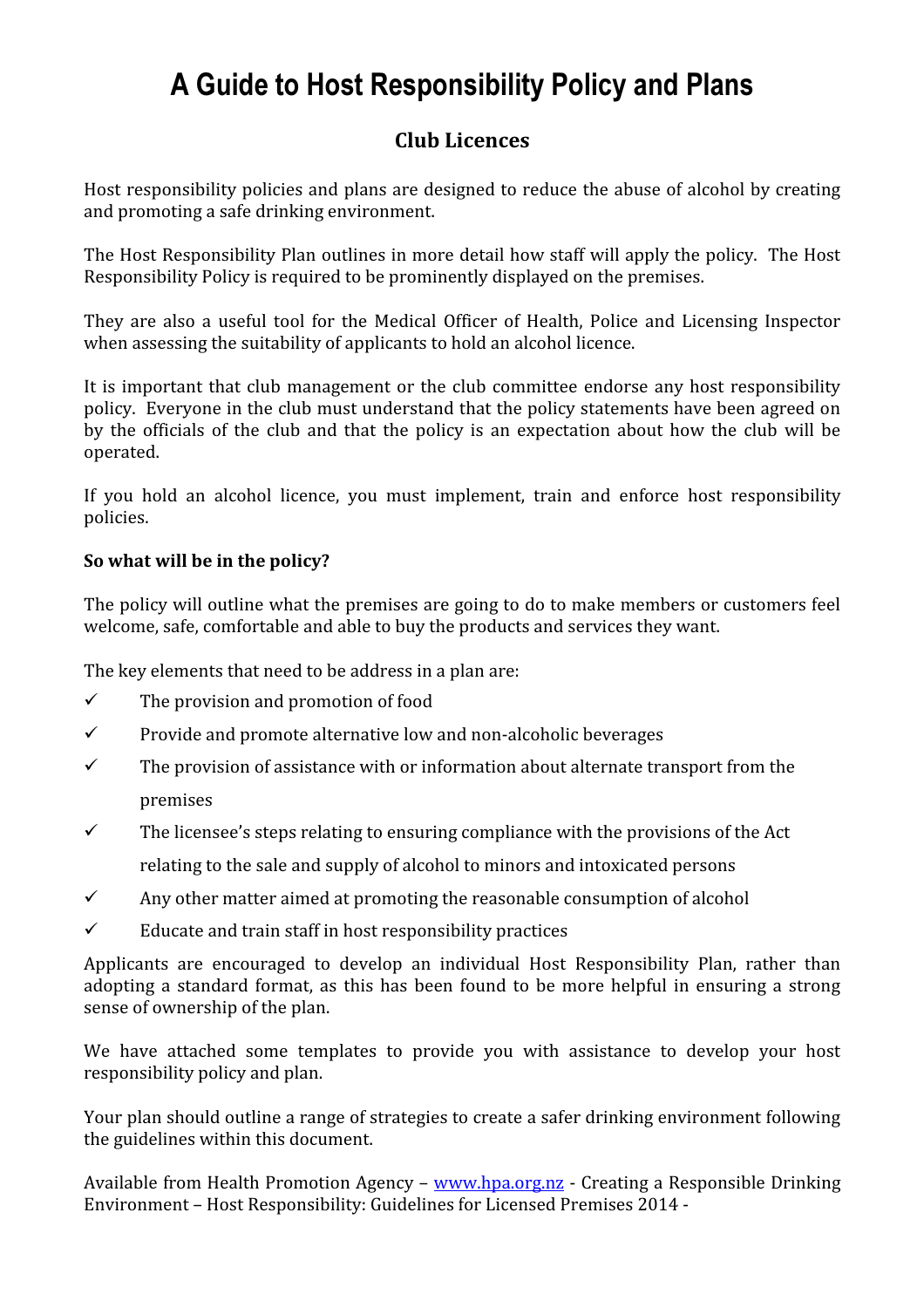#### (Enter name of club)

### Host Responsibility Implementation Plan

#### 1. Intoxication

A person should be considered to be intoxicated if at the time the person is **observably affected** by alcohol and or other drugs to a sufficient degree that Speech, Coordination, Appearance or Behaviour is **clearly impaired.** (Note: Speech and Coordination are the most "reliable" indicators. Appearance and Behaviour should "support" the assessment).

In this section, the plan should set procedures to:

- a) Ensure that the Duty Manager is able to pro-actively manage the club members and member's guests, particularly during busy periods.
- b) Identify and refuse entry to intoxicated persons
- c) Identify potential problems amongst members
- d) Reduce the risk of patrons becoming intoxicated on the premises
- e) Appropriately and safely deal with patrons who require intervention
- f) Identify a "safe place" that can be used for the care and protection of an intoxicated patron until they can be safely removed from the premises.

#### 2. Minors

It is against the law to serve alcohol on licensed to anyone under 18 years of age unless you are his or her parent or legal guardian. Depending on your designation it may be illegal for minors to be on all or part of your premises.

In this section, the manual should:

- a) Identify the designation of the premises or parts thereof
- b) Establish the forms of identification to be accepted for verification of age
- c) Set procedures to verify the age of any person appearing to be under 25 years of age
- d) Set procedures relating to the consumption of alcohol by a person under 18 years who is accompanied by their parent or lawful guardian.

#### 3. Signage

All premises are required to display their:

- a) Licence to be displayed inside the premises and so that it is easily read by people using the premises
- b) Duty Manager's name to be prominently displayed
- c) "Prohibited person signage" to be displayed adjacent to points of sale.
- d) Host Responsibility Policy

In this section, the manual should specify:

- a) Where signage will be displayed
- b) Who is responsible for ensuring that signage is maintained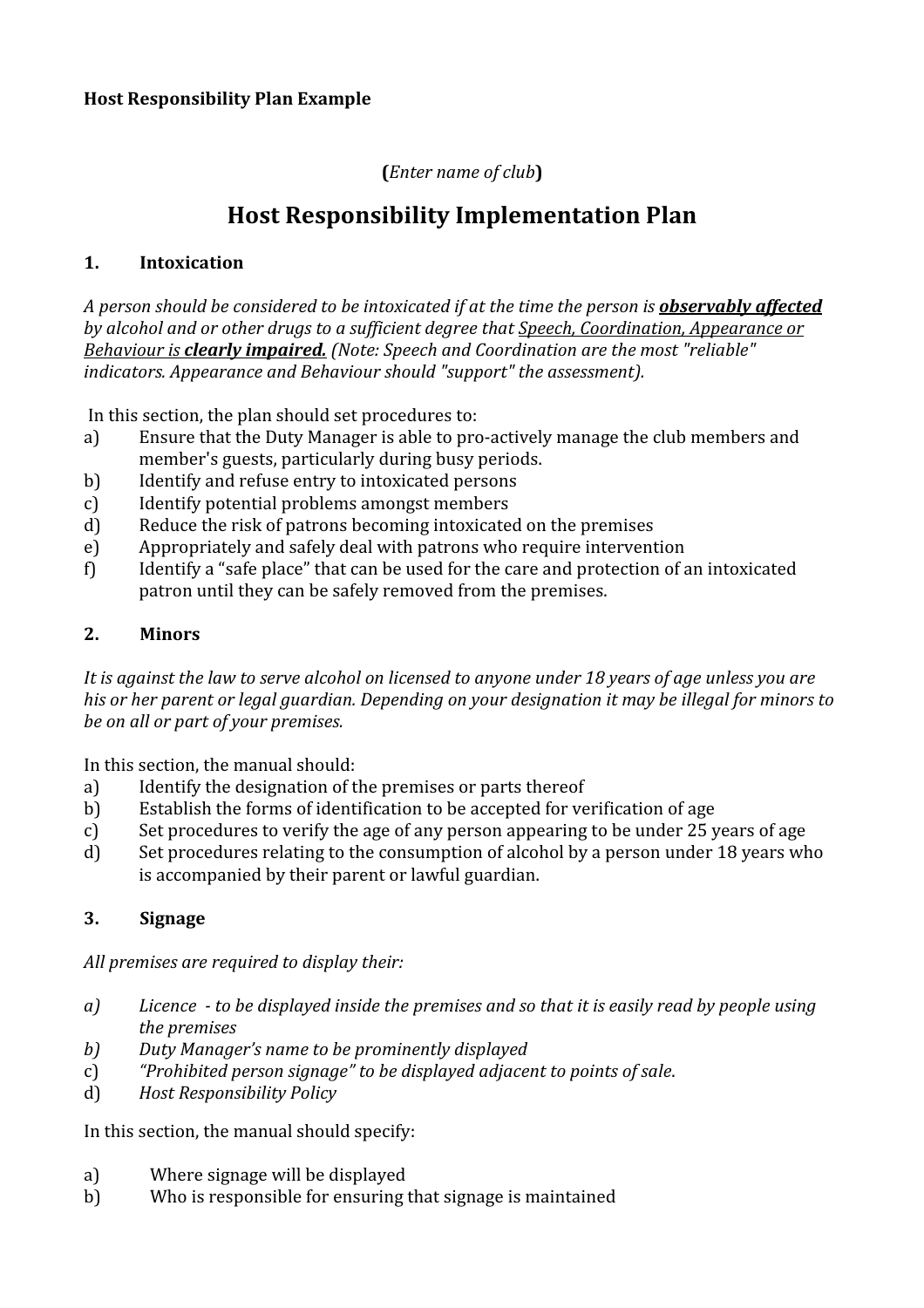#### 4. Food

It is a standard requirement of all licences that food must be available for consumption on the club at all times when the premises are open for the sale of alcohol in accordance with the menu submitted with the application for licence or variations of that menu of a similar range and standard.

It is not acceptable to claim that items have "run out" unless they have been replaced by a similar item.

Failure to make or have food available renders any sale of alcohol "unauthorised" (S.247 - \$20,000 or suspension of licence for up to 7 days)

In this section, you should set out:

- a) Who is responsible to ensure availability of food
- b) Procedures to be followed to ensure appropriate menu items remain available

#### 5. Low and Non-Alcohol Beverages

It is a condition of all club licences that a reasonable range of non-alcohol and low alcohol beverages be available at all times when the club is open for the sale of alcohol.

Failure to do so renders any sale renders any sale of alcohol "unauthorised" (S.247 - \$20,000 or suspension of licence for up to 7 days)

Water must be freely available to customers in clean drinking vessels on request or available free in larger containers from which it may be poured by customers together with clean drinking vessels or available free from a tap to which customers have easy access, together with clean drinking vessels.

In this section, you should set out:

- a) Who is responsible to ensure availability of low alcohol and non-alcohol beverages
- b) Procedures to be followed to ensure of low alcohol and non-alcohol beverages remain available
- c) How do you proposed to provide free drinking water

#### 6. Safe Transport

It is a requirement of all licences that signs are prominently displayed detailing information regarding alternate forms of transport from the premise.

In this section, you should:

- a) List the safe transport options available from your premise
- b) Describe how safe transport options will be promoted to members
- c) Detail the approach to be taken when staff become aware of situations when members who have been drinking and intend to drive.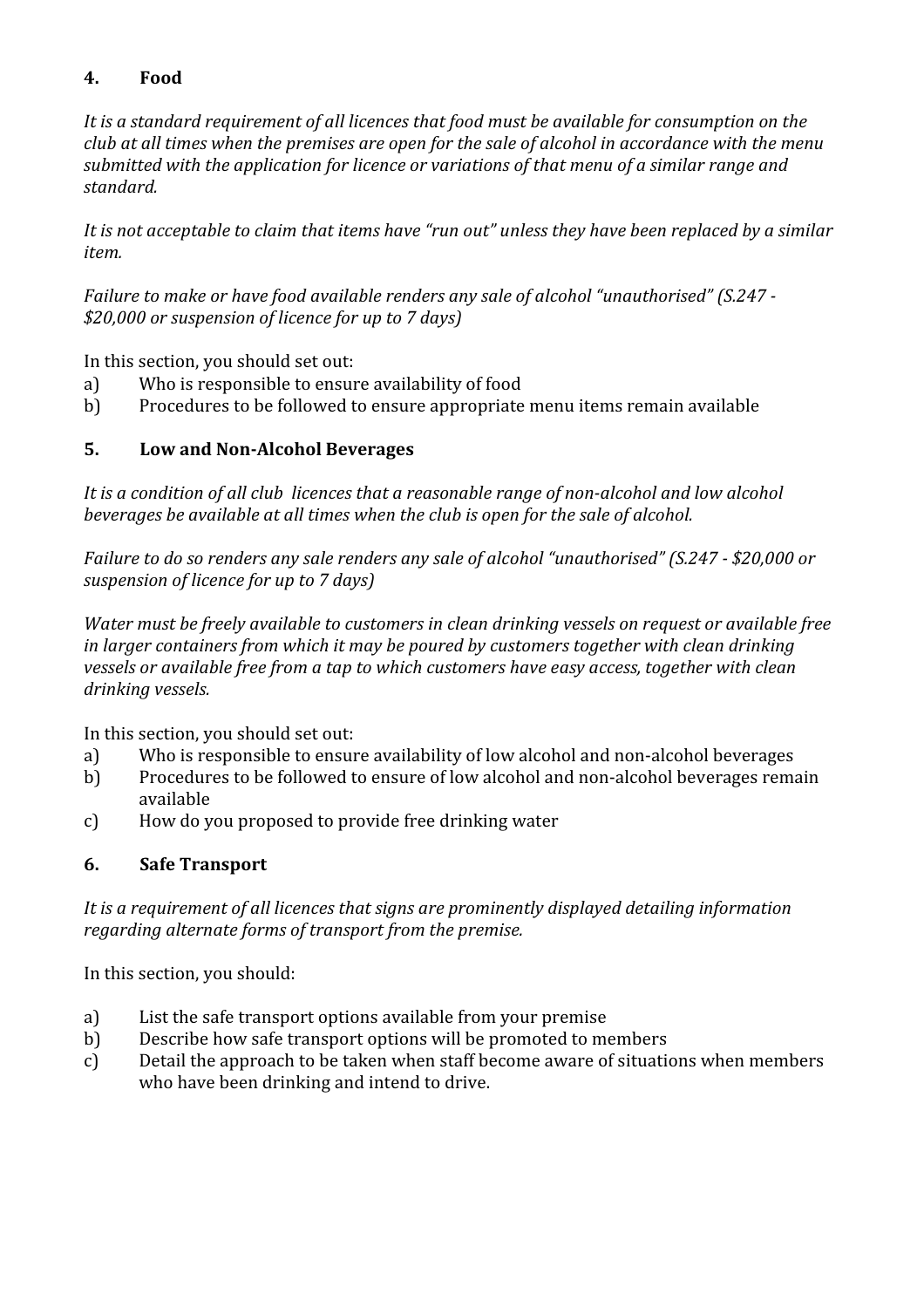#### Alcohol Promotions

It is an offence for a licensee or manager to do anything that is intended or likely to encourage people to consume alcohol to an excessive intent. The maximum penalty for any breach is \$10,000 plus the possibility of licence variation, suspension or cancellation – ref S237.

In this section:

- a) List the type of promotion your club run or intend to run and include the reasons for each promotion (give recognition to and acceptance of the "National Guidance on Alcohol Promotions"- available from HPA)
- b) Detail the management systems for promotions that will ensure that they do not lead to excessive consumption.

#### 7. Duty Manager

While all clubs are required to have appointed a manager or managers under the Act some club licences require that a duty manager is responsible for enforcement and compliance with the Sale of alcohol Act and licence conditions at all times alcohol is for sale or supply. Some other club licenses may not have this licence condition.

a) In this section set out the club's policy on the requirement to have a duty manager present when alcohol is available for sale or supply.

#### 8. Staff Training

All staff should receive regular training on your policies, procedures and host responsibility. Management should ensure that any new employees, whether voluntary or paid, and regardless of their previous experience, should receive training, especially covering the conditions of the licence and the contents of the implementation plan.

This section should include:

- a) A statement of intent regarding staff training
- b) Content of initial and on-going training
- c) Frequency and duration of training
- d) Responsibility for organising and conducting training
- e) Methods to ensure attendance
- f) Reference to location and updating of the staff training manual

#### 9. Incident and Noting Book

A large club or high-risk club may operate an incident book (or a variation of an incident book). While often these books are used to record matter relating to patron behaviour, they may also be used to record monitoring visits from regulatory agencies. These records can be helpful in identifying matters and trends that require further action such as staff training.

In this section:

- a) List the types of incidents to be recorded
- b) Define who is responsible for recording entries
- c) Define who is responsible for acting upon information recorded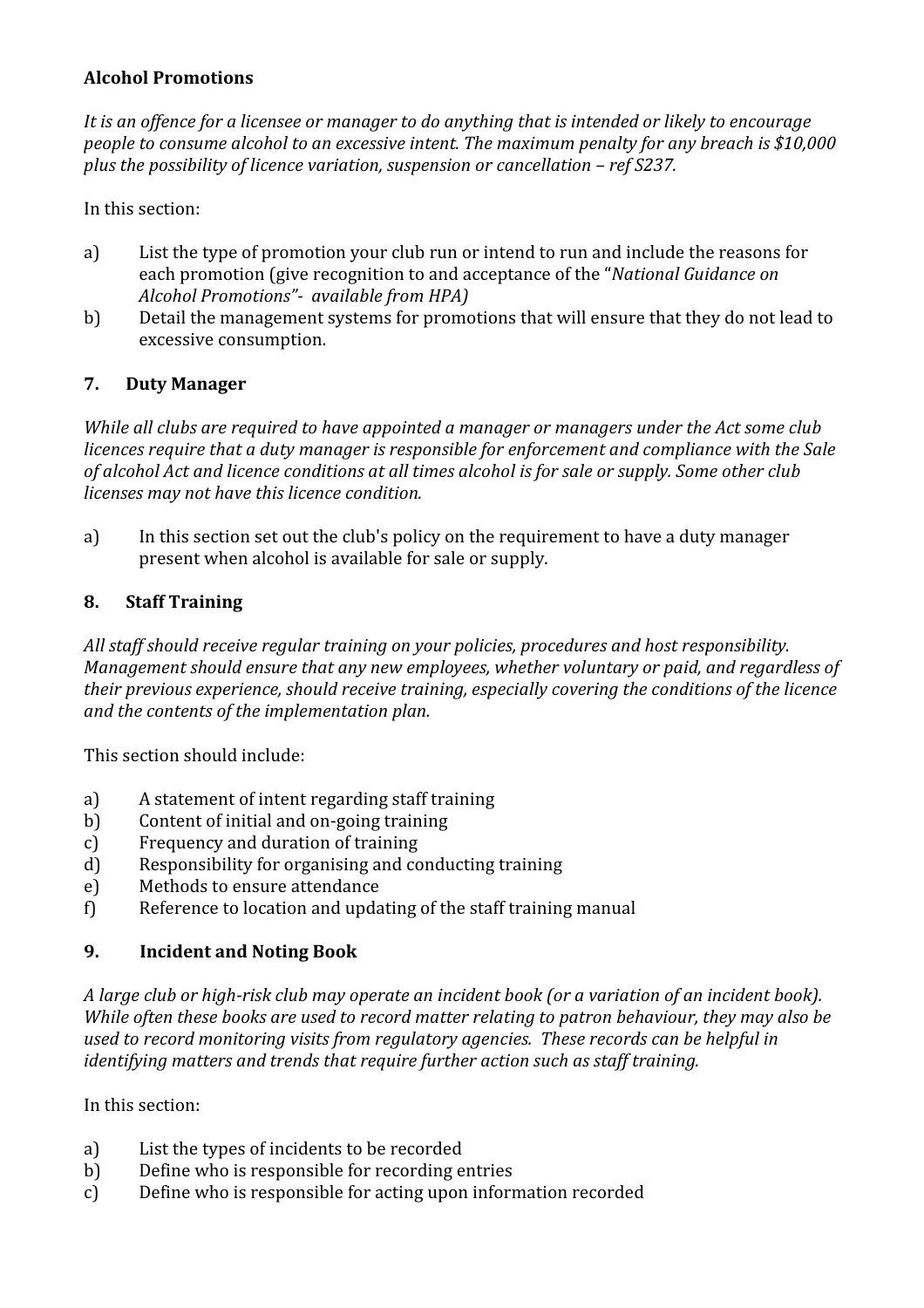#### 12. Club Members

A club licence allows you to sell alcohol only to club members, accompanied guests and members of clubs with reciprocal visiting rights.

In this section, your policy **must** clearly reflect this requirement.

Your policy should:

- a) Outline how this requirement will be met.
- b) How do you identify your members from non-members to member of clubs with reciprocal visiting rights?
- c) Does your club require the use of a visitor's book?

#### 10. Hireage of Club

Some clubs permit individuals and organisations to hire the club premises for private functions.

If it is a non-club function then a special licence is required *i.e.* a club member hiring premises, general public, or other organisation.

If the club is selling or supplying the alcohol a club appointed duty manager must be present at all times that the bar is open. In other cases, either a duty manager or responsible person may be required at the discretion of the District Licensing Committee or by the club's rules of hireage.

Your policy **should** outline the procedures that are put in place:

When the clubrooms and/or bar facilities are hired for private functions.